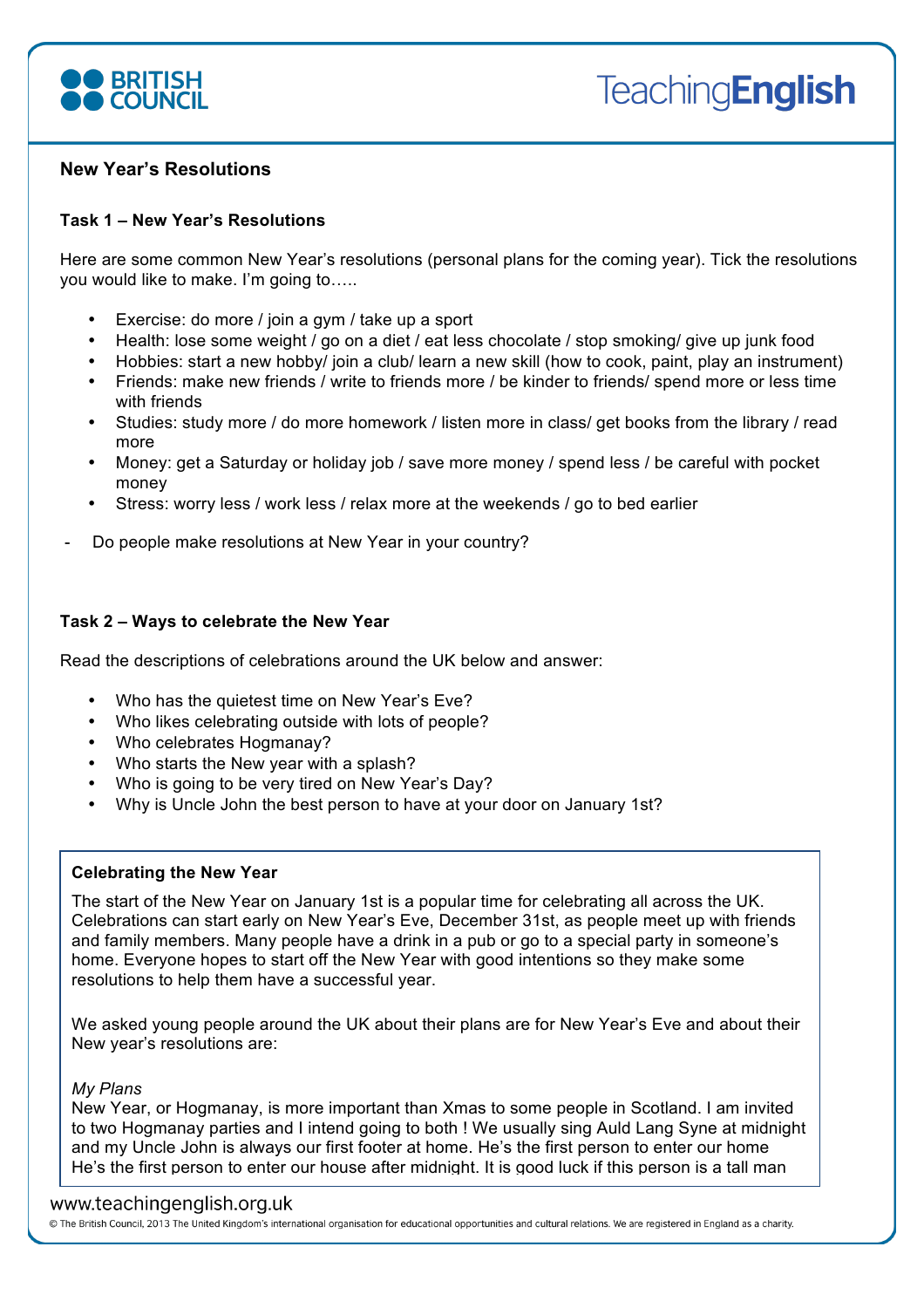

with dark hair, just like my Uncle.

## *My resolutions*

Eat fewer sweets, be nicer to my little brother and improve my computer skills

*Mary 17 Glasgow*

## *My plans*

I am joining my parents in a New Year's Day swim this year. It's freezing cold in the water but it is a fun way to start the year. Quite a lot of people meet on Brighton beach for this first swim of the year. I hope it doesn't snow. I won't be out partying the night before because I don't like all the noise and drinking ! My family usually have a quiet evening and watch the celebrations on TV.

## *My resolutions*

Do some voluntary work in my area and improve my tennis. Maybe be nicer to my girlfriend!!

*Ben 16 Brighton*

## *My plans*

I am going to the centre of Newcastle with my cousins and friends to see in the New Year. I love being in a crowd when the clocks strike midnight. Everyone kisses each other, sings and drinks champagne. This is the first New year's Eve in the streets as my parents said I was too young last year. We will probably get back home at four or five in the morning.

## *My resolutions*

Learn how to play the guitar and talk less in class! Study hard to get good grades for university.

*Sophie 18 Newcastle Upon Tyne*

# **Task 3 – New Year in your country**

- Are any of the things similar to New Year celebrations in your country?
- What traditional ways of welcoming the New Year do you have in your family or in your region?
- How old are your New Year traditions? Did your grandparents celebrate in the same way?
- Are children allowed to stay up late to see in the New Year?
- Are there any special meals or activities for New Year's day?

# **Task 4 – Good year, bad year**

Some years are better or more enjoyable/successful than others. We remember these years and the special things that happened.

• Choose a good year for you. Tell your partner why the year was special: What happened? What did you do? Who did you meet? Where did you go?

# www.teachingenglish.org.uk

@ The British Council, 2013 The United Kingdom's international organisation for educational opportunities and cultural relations. We are registered in England as a charity.